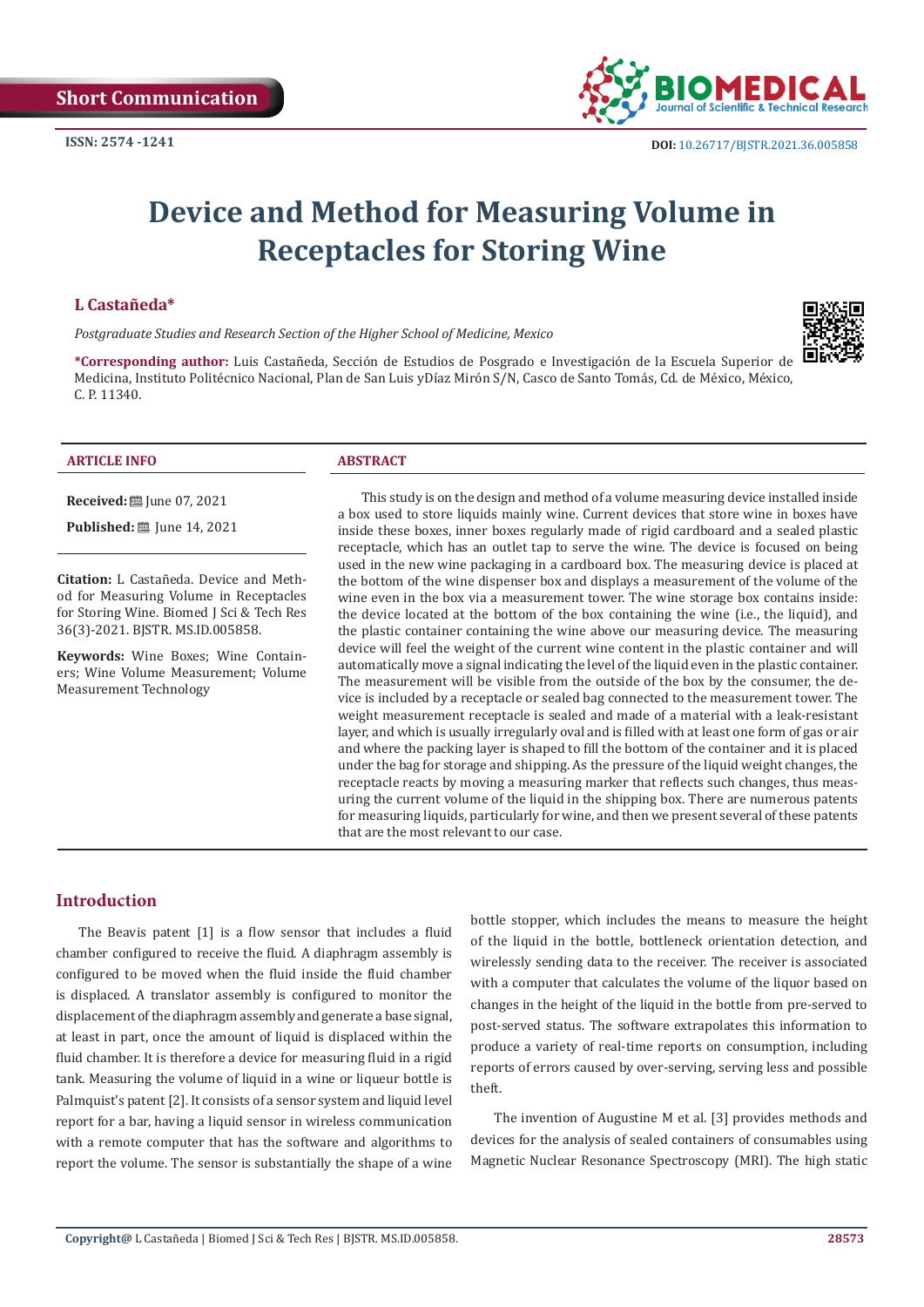radio frequency used by magnetic fields is used in MRI experiments that in no way affects the quality of the food or drink examined by the methods used here [4]. An interesting but technically and economically impractical solution for measuring volume in containers used by the consumer in general. Augustine's invention [5] provides non-invasive and non-destructive analytical methods for determining the level of wine acidification. These methods and devices of this invention can be routinely used in the evaluation of wine quality and studies of wine cork aging. Moreover, these intact bottle analysis methods are not limited to determining the deterioration and content of acetic acid in wines but may be extended to the study of other molecular components of the wine (e.g., aldehydes and flavonoids), as well as components and/or contaminants in other types of sealed consumables. A good patent for the analysis of wine in a container. This patent does not handle volume issues.

As can be seen in all the patents discussed above are for the measurement of liquids, for wine. However, most if not all are about volume measurements for bottles or tanks. Unfortunately, none of them are focused on the new wine packaging in a cardboard box. The wine is not in contact with the cardboard box but a sealed plastic container and with a single outlet of the wine-pumping outlet tap As the boxes are closed, there is no way for the consumer to determine the amount of leftover wine in the container, just an approximation based on the weight of the box. If you are good at estimating or remembering the initial weight of the box and the current weight, then you will have no problems determining the amount of wine remaining in the box. However, most people are not trained or are not good estimators of the initial weight of the box and compare it to the new weight.

Several patents have devices like those proposed here but used differently. Here are some examples of these patents. Curry David P's patent [6] in general these are level indicators, more particularly indicators for fluid level in a storage tank or container. It is related to our idea, but it is only for containers or tanks with rigid structures, where we have product containers in non-rigid plastic bags. Curry [7] in its patent provides an intravenous (IV) airbag containing a specialized device, referred to as the airless intravascular infusion device (AIVID). AIVID allows one to see the amount of fluid in the IV bag, but substantially decreases or completely prohibits the risk of inadvertent infusion of air in a patient. Example of the use of plastic bags for product handling and visual measurement.

One more patent on fluid measurement in a rigid-walled container presents Fang Yun, et al. [8]. A vessel comprising a surface that confines the fluid, a basal surface arranged below the surface that confines the fluid, and a light guide. The light guide includes a first window that partially defines the basal surface and a second window that partially defines the surface that confines the fluid, where the second window is arranged over a lower region of

the surface that confines the fluid. A patent containing an external visual meter in a container with rigid walls presents Tai Yuen Wa [9]. In a liquid storage container, it has a lower-body to store the liquid, an outer surface, and a higher part defining a central opening at the dispenser. A handle is attached to the body at a first default location. A liquid level indicator is attached to the body at a second default location that is at a default distance from the first default location. The liquid level indicator has a passage of fluid through it that is in fluid communication with the inside of the body. The liquid level indicator has a first end attached to the body, a second end attached to the body, and a substantially transparent part between the first and second ends.

Sisk Henry B, et al. [10] patented a device to determine the deviation of a volume of liquid from a pre-determined volume comprises the main container to receive the liquid and a measuring vessel from which the deviation of the liquid meniscus in the measuring vessel is determined. A communication tube that extends from the neck of the main vessel communicates the main vessel with the secondary vessel through a ball valve. Liquid over a landfill in the neck flows into the measuring vessel. The liquid volume deviation is read on a scale adjacent to the measuring vessel. A variable-volume bladder filled with liquid alcohol is mounted in the main container to compensate for volume changes in the main vessel due to temperature variations. This patent is also on rigidwalled containers.

The art closest to what is proposed by us is Karlsson's patent [11] which is an innovation that refers to a level indicator to read the level of a liquid, preferably wine, in a bag-in-box. The indicator comprises a bag containing a liquid and a tube connected to the bag. The level indicator bag is placed between the box and the bag containing the wine and the tube can be placed vertically. The liquid rises in the tube in proportion to the weight of the wine in the bag and the level in the tube reveals the level of the wine in the bag. One of the basic differences of our proposal with this patent is in the use of air or gas to handle the level indicator since Karlsson's patent uses liquid for this process. The study proposed here solves the problem of estimating how much was still in the box, just by looking at the measuring device proposed here. It is important to mention that the article presented here is the basic compilation of the patent application against the Mexican Institute of Industrial Property [12], which is a legal continuation of the patent granted in the United States [13].

# **Device and Method**

The work presented here is on a volume measuring device installed inside a box that is used to store liquid. Figure 1 shows a barrel (#1) that has a volume measuring device inside it. The volume measuring device consists of several connected elements (See Figure 2): a measuring tower (#4), a constrictor channel (#5),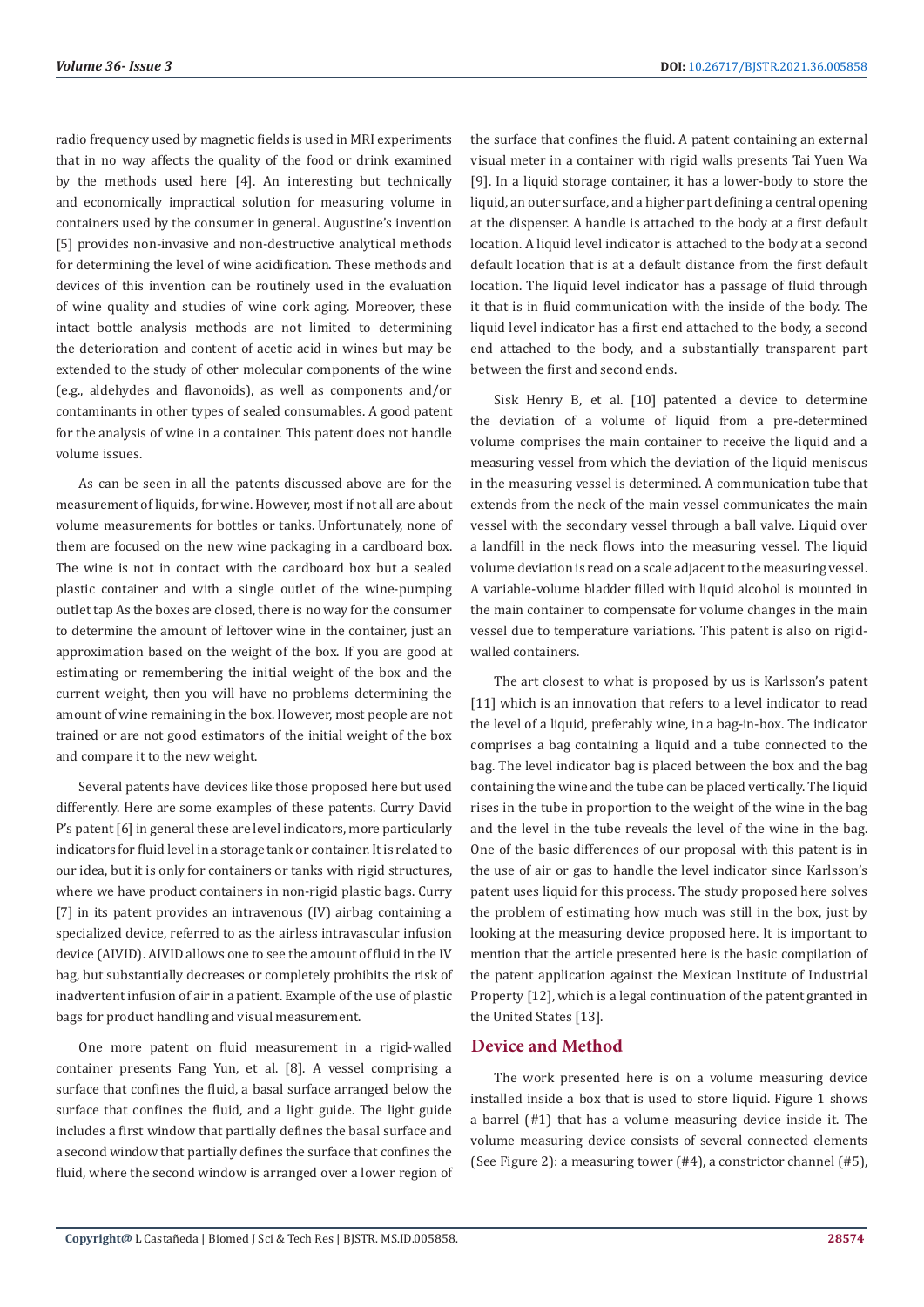and the receptacle (#6). The measuring tower #4 is inserted into the wall 3 (see Figure 1 number 1) so that the tower is visible outside the box. Figure 3 shows the #2 volume measuring device, consisting of a #4 measuring tower, a #5 constrictor channel, a #6 receptacle, a volume #7 indicator, and various volume measurement signals #8 by Half Full, #9 by Vacuum and #10 per Full. The complete appliance 2 is filled with air and sealed. The amount of air will depend on the maximum weight it supports.

It will be done in such a way that when the maximum weight is above receptacle 6, the volume indicator will be at the highest level indicating a full load #10. When the receptacle is half full, volume indicator #7 will be in the middle mark #8, and when the receptacle is empty, volume indicator #7 will be in the Vacuum mark #9. The constrictor #5 channel will cause the #7 volume indicator to drop into the impossible #6 receptacle since volume indicator #7 does not fit through the constrictor channel #5.



**Figure1:** Volume Measurement Device Inside your Container.



**Figure 2:** Volume measuring device with liquid inside.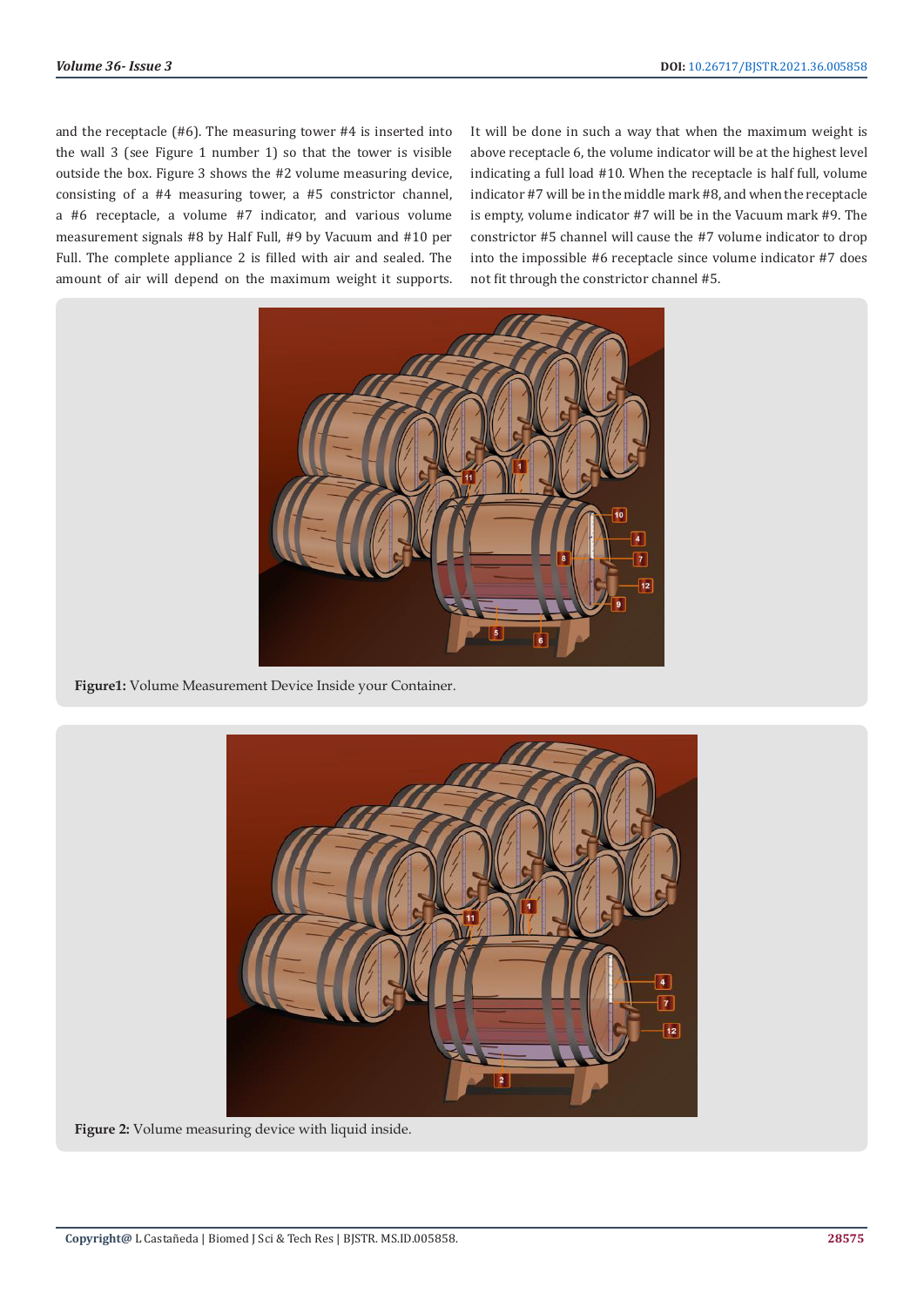

**Figure 3:** Volume Measurement Device with all its parts.

When the volume measuring device is properly placed in the box as shown in Figure 1, then when the box is filled with the liquid to be dispensed in a sealed plastic bag and with a ball valve, the weight of the liquid will cause the air inside the receptacle to move through the constrictor channel towards the measuring tower, causing the volume indicator to move upwards until it reaches the Full mark. When the liquid is served, the weight will decrease, lower the pressure on the receptacle, which will cause the gravity volume marker to move down respectively in the measuring tower. The device declaration and method described here represent the preferential form of the invention; however, variations of this in the form, construction, and arrangement of its components and the application of the modified invention are possible without going out of the spirit and scope of the attached claims.

# **Claims**

With the idea of making this article as complete as possible, we present here the claims that were used in the application of patent before the Mexican Institute of Industrial Property [12]. Having described the invention sufficiently, the contents of the following clauses are the claims of this work:

a) A device for measuring and serving liquids including: a container, a bag for storing and shipping liquids and a device for measuring volume; where the aforementioned bag for storing and shipping liquids is located inside the container; where the walls of the container are made of either one rigid or substantially rigid; where the above-mentioned volume measuring device is composed of a measurement tower, a constrictor channel and a weight measurement receptacle; where the aforementioned weight measurement receptacle is

sealed and made of a material with a leak-resistant layer and which is usually irregularly oval in shape and is filled with at least one form of gas or air and where the packing layer is shaped to fill the bottom of the container and is placed under the bag for storage and shipping; where the measurement tower is in fluid communication with the constrictor channel and the weight measurement receptacle; where the measurement tower has a graduated scale positioned along the measurement tower and how to indicate the volume of the interior of the measurement tower; where the aforementioned movement of the aforementioned way of indicating weight, volume or relative fill level is synchronized with the pressure of the displacement of air or gas exerted on the aforementioned weight measurement receptacle by putting the weight of the aforementioned bag to store and dispatch liquids in the weight measurement receptacle; where the way to indicate weight, volume or relative fill level of the displaced air or gas will move between and starting at the final narrow by connecting the constricting channel and moving towards the end of the measuring tower opposite the constricting connection and proportional to the weight, volume or relative fill level of the liquid in the bag to store and dispatch liquids; where the aforementioned measuring tower will have a substantial form of L bent in the aforementioned final narrowness of the aforementioned constrictor channel; where the aforementioned tower is recessed on one of the external sides of the aforementioned container presenting a substantially flat surface that provides a visual view of the means to indicate weight, volume or relative level of fill of the liquid in the bag to store and issue liquids along the gradual scale and that is visible externally to the container.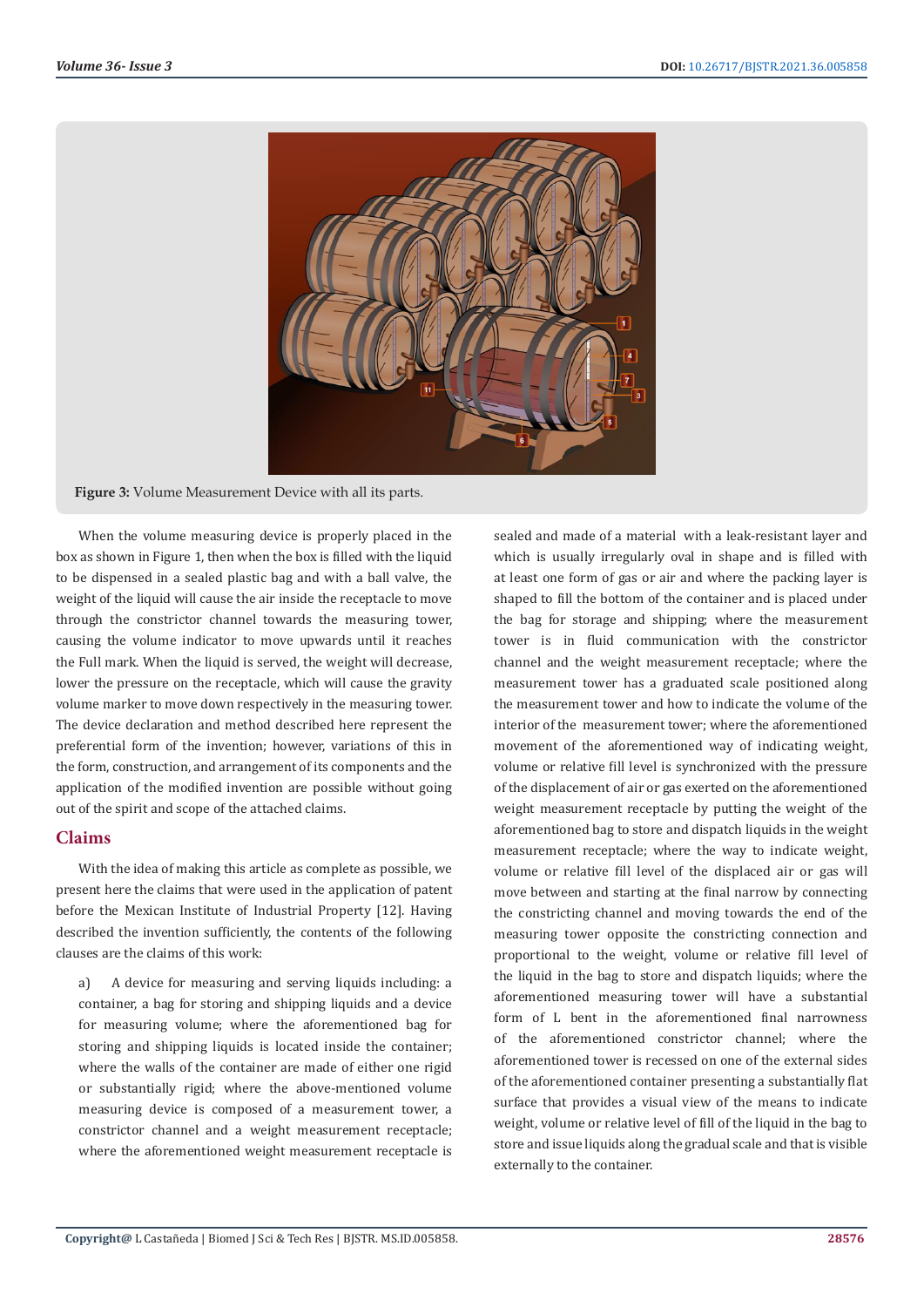b) The device of claim 1 where the final narrow that connects the measurement receptacle with the measurement tower can be extended such that it can be curved around obstacles in the container where the measurement receptacle will be placed to measure weight, volume, or relative fill level within the bag to store and dispatch liquids.

c) The device of claim 1 where the graduation of measurements contains at least five measurements indicating proportions of liquid in the container.

d) The device of claim 3 where the measurement graduation scale is read in measurements of Vacuum, Full, Medium, 1/4, and 3/4.

e) The device of claim 1 where the container is shaped like a box, cylinder, or parallelepiped.

f) The device of claim 5 where the opposite side of the graduated measurement scale of the measurement tower contains increments marked with full and half values starting from zero to the total number of bottles that the bag for storing and issuing liquids can store.

g) The device of claim 1 where the bag for storing and issuing liquids contains beverages, wines, or alcoholic beverages such as liquid to be stored and dispatched.

h) The device of claim 1 where the volume meter is built as a single unit.

i) The device of claim 1 where the bag for storing and shipping liquids contains a faucet to serve liquid.

j) A method for measuring the volume of the contents and serving liquid using a volume measuring device including: a container a bag for storing and shipping liquids and a device for measuring volume; where the aforementioned bag for storing and shipping liquids is located inside the container; where the walls of the aforementioned container are made of either one rigid or substantially rigid; where the above-mentioned volume measuring device is composed of a measurement tower, a constrictor channel and a receptacle of weight measurements; where the aforementioned weight measurement receptacle is sealed and made of a material with a leak-resistant layer and which is usually irregularly oval in shape and is filled with at least one form of gas or air and where the packing layer is shaped to fill the bottom of the container and is placed under the bag for storage and shipping; where the measurement tower is in fluid communication with the constrictor channel and the weight measurement receptacle; where the aforementioned measurement tower has a graduated scale positioned along the measurement tower and how to indicate the volume of the interior of the measurement tower; where the movement

of the way of indicating weight, volume or relative fill level is synchronized with the pressure of the displacement of air or gas exerted on the aforementioned weight measurement receptacle by putting the weight of the bag to store and dispatch liquids in the weight measurement receptacle; where the way to indicate weight, volume or relative fill level of the displaced air or gas will move between and starting at the final narrow by connecting the constricting channel and moving towards the end of the measuring tower opposite the constricting connection and proportional to the weight, volume or relative fill level of the liquid in the bag to store and dispatch liquids; where the measuring tower will have a substantial form of L bent in the final narrowness of the constrictor channel; where the tower is recessed on one of the external sides of the container presenting a substantially flat surface that provides a visual view of the means to indicate weight, volume or relative fill level of the liquid in the bag to store and issue liquids along the gradual scale and that is visible externally to the container.

k) A system for measuring the volume of the content and serving liquid using a volume measuring device including: a container a bag for storing and shipping liquids and a device for measuring volume; where the aforementioned bag for storing and shipping liquids is located inside the container; where the walls of the container are made of either one rigid or substantially rigid; where the above-mentioned volume measuring device is composed of a measurement tower, a constrictor channel and a weight measurement receptacle; where the weight measurement receptacle is sealed and made of a material with a leak-resistant layer and which is usually irregularly oval in shape and is filled with at least one form of gas or air and where the packing layer is shaped to fill the bottom of the container and is placed under the bag for storage and shipping; where the measurement tower is in fluid communication with the constrictor channel and the weight measurement receptacle; where the measurement tower has a graduated scale positioned along the measurement tower and how to indicate the volume of the interior of the measurement tower; where the movement of the aforementioned way of indicating weight, volume or relative fill level is synchronized with the pressure of the displacement of air or gas exerted on the weight measurement receptacle by putting the weight of the bag to store and dispatch liquids in the weight measurement receptacle; where the way to indicate weight, volume or relative fill level of the displaced air or gas will move between and starting at the final narrow by connecting the constricting channel and moving towards the end of the measuring tower opposite the constricting connection and proportional to the weight, volume or relative fill level of the liquid in the bag to store and dispatch liquids; where the aforementioned measuring tower will have a substantial form of L bent in